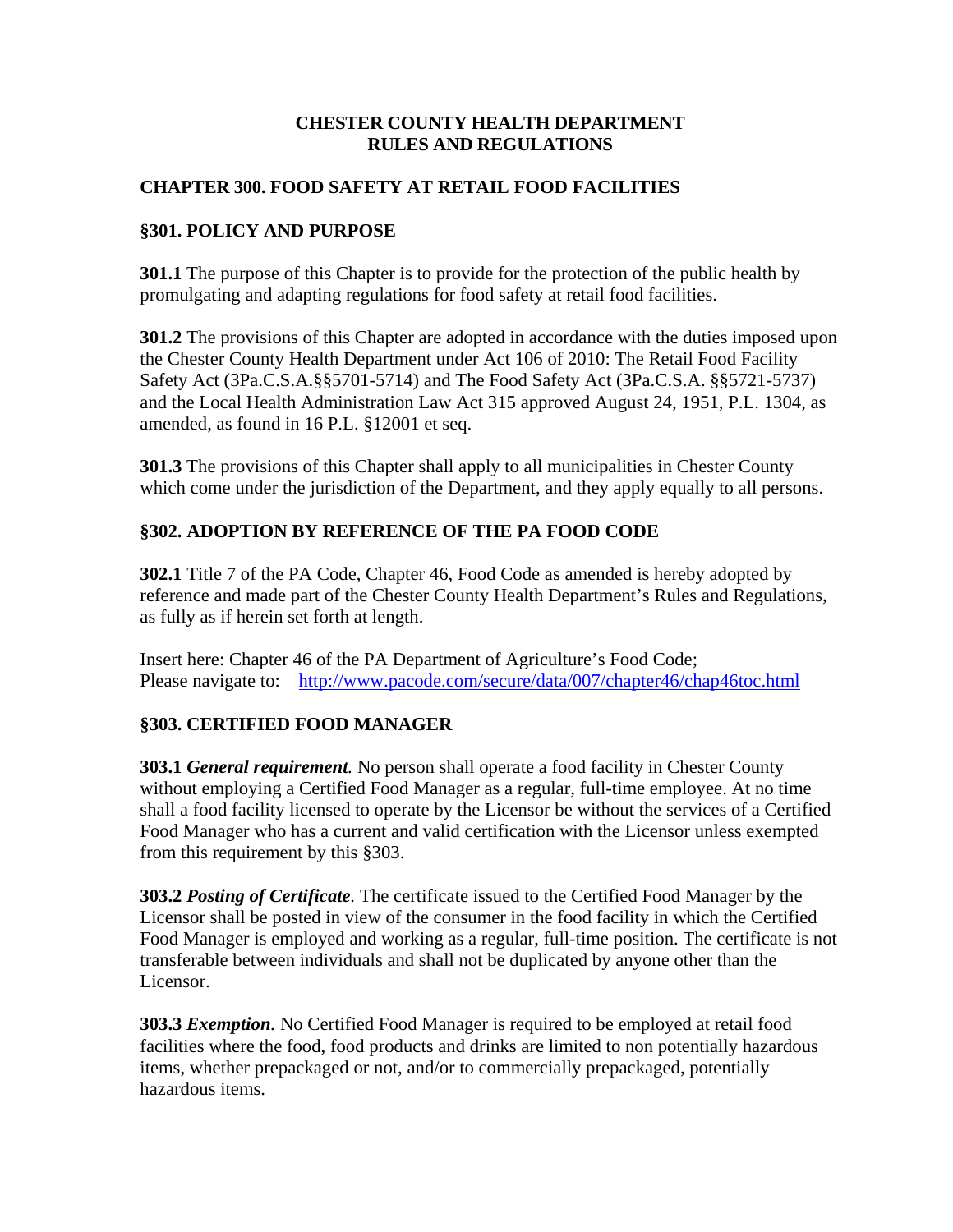**303.4** *Issuance of Certified Food Manager Certification.* Any individual desiring a certificate as a Certified Food Manager in Chester County shall make written application on forms provided by the Licensor. Each application must be accompanied by the appropriate fee in accordance with the fee schedule established by the Licensor. The certificate is issued to the applicant for his or her approved use. However, the certificate is the property of the Licensor and may be suspended or revoked in accordance with this §303.

**303.5** *Requirement for Certification.* Prior to approval and granting of the certificate by the Licensor the applicant shall do one of the following:

(a) Shall submit written proof that the applicant has successfully completed a course in food safety previously approved by the National Conference for Food Protection and the Licensor.

(b) Shall submit written proof that the applicant has a current and valid food safety manager certificate issued by another regulatory agency whose requirements are equal to or are more stringent than those of the Licensor.

**303.6** *Period of Certification*. Individuals who qualify for Certification shall be granted said certificate from the Licensor for a period of five years from the date the course applied towards certification was completed. The certificate shall automatically expire upon the fifth anniversary date of the completion date of the course applied toward certification, unless renewed by the individual prior to the expiration date.

**303.7** *Renewal of Certification.* The certificate from the Licensor may be renewed for another five-year period provided that the individual makes the appropriate application, submits the appropriate fee and shows proof of attendance at an approved course for continued food safety training that was attended prior to the expiration date of the certificate but not more than six months prior to the expiration date.

**303.8** *Suspension or Revocation of Certification.* Whenever the Licensor determines that the holder of the certificate of Certified Food Manager is in violation of any provision of these Rules and Regulation, the Licensor may suspend or revoke the certificate.

**303.9** *Duties of the Certified Food Manager.* The Certified Food Manager shall be employed as a Certified Food Manager for only one licensed food facility within Chester County at a given time. The Certified Food Manager shall also:

(a) Supervise and instruct his/her food service workers in the techniques of sanitary food handling, in proper maintenance of the food establishment and in the requirements of the Rules and Regulation of this Chapter.

(b) Notify the Licensor in writing within five (5) days after his or her change of employment

(c)Renew his or her certification by completing the required course work prior to the expiration date listed on the present certificate.

(d) Monitor staff and notify the food facility operator or the person in charge of necessity to remove anyone with signs of active illness from food service line.

(e) Report to the Licensor and to the food facility operator the occurrence of any